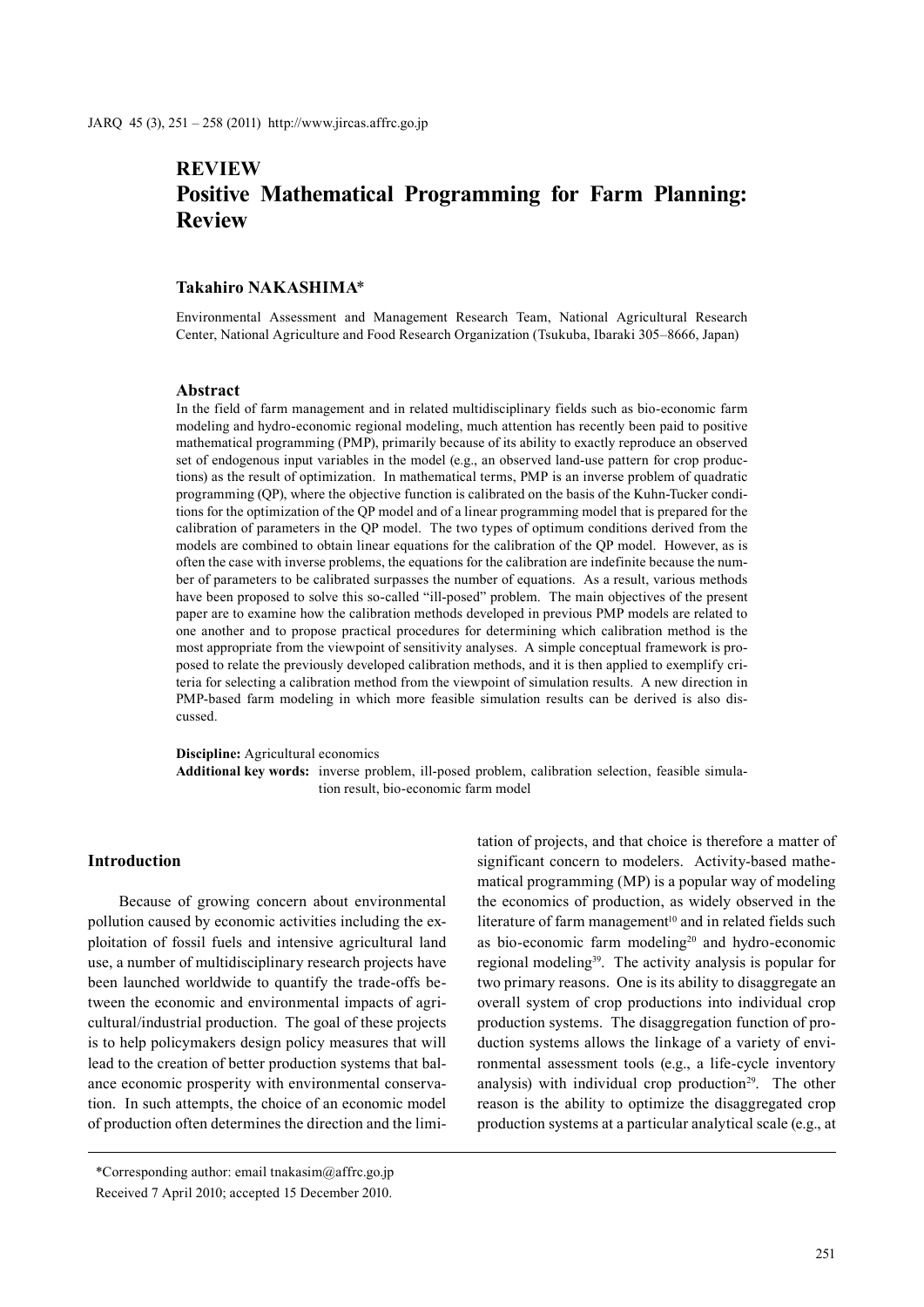#### T. Nakashima

a farm scale) while taking producers' behavioral hypotheses and economic, technical, and institutional constraints as a whole into consideration. Optimization under the initial condition (i.e., static analysis) shows not only the best possible combination of endogenous input variables such as the land areas allocated among crop productions, but also the economic profit and environmental load resulting from the production activities. Subsequent optimizations under different conditions (i.e., comparative statics analysis) indicate how the initially optimized area allocation and the resultant economic gain and environmental load change in response to changes in exogenous variables, for example, changes in crop prices, crop varieties, and government subsidies. This type of analysis provides a theoretical framework for policymakers and academics to examine the interactions among economic gains, environmental loads, and public expenses involved with a farming system as well as to design policy measures that could improve the farming system from the viewpoint of social welfare<sup>29</sup>.

Despite these theoretical strengths, however, traditional MP has a weakness. As has been frequently discussed in the context of linear programming  $(LP)^{16, 17}$ , traditional MP does not generally reproduce the observed set of endogenous input variables (e.g., the observed landuse pattern for crop productions) in the static analysis. The economic profit and environmental load evaluated at the theoretical optimum point therefore deviate from their observed values, meaning that the traditional approach does not adequately reproduce the very starting point in the simulation of trade-offs between the economic and environmental impacts of production. In the traditional farm modeling, the gap between the theoretically optimized economic gain and the observed value has been interpreted as an index of economic inefficiency in the farming system, and the theoretical result on the area allocation was regarded as the ultimate goal producers should strive to reduce the inefficiency in the system, which is why traditional MP is referred to as a normative MP4 . Although this interpretation is convenient for discussing the potential of a farming system and a direction for its economic improvement, the reliability of such an analysis heavily depends on whether observed producer behaviors are properly captured in the model. Unfortunately, a normative MP does not always play the role, so a number of trial-and-error methods have been applied to minimize the gap between the theoretically optimized area allocation and the observed allocation. One common approach has been to impose as many economic, technical, and institutional constraints as possible on the MP model. This approach has contributed to excluding some unrealistic solutions from the feasible set of endogenous variables; however, it has not always worked satisfactorily, in part because of a lack of data availability.

To bridge the gap between the theoretically optimized values and the observed values of endogenous input variables in MP model, a great deal of attention has been paid in the last decade to a more systematic approach called positive mathematical programming (PMP). PMP ensures that an MP model exactly reproduces an observed set of endogenous input variables in the model as the result of static analysis. The exact reproduction of the given reference point is normally achieved using quadratic programming (QP), where the objective function is calibrated on the basis of the Kuhn-Tucker conditions for the optimization of the QP model and of an LP model that is prepared for the calibration of parameters in the QP model. The two types of optimum conditions derived from the models are combined to derive linear equations for the calibration; however, the derived equations are indefinite because the number of parameters to be calibrated surpasses the number of equations. As a result, various methods have been proposed to solve this so-called ill-posed problem<sup>32</sup>. The methods of Howitt and Mean<sup>18</sup>, Paris<sup>31</sup>, Howitt<sup>16, 17</sup>, Paris and Howitt<sup>32</sup>, Helming, Peeters and Veendendaal<sup>15</sup>, Preckel, Harrington and Dubman<sup>34</sup>, Röhm and Dabbert<sup>35</sup>, and Heckelei and Wolff<sup>13</sup> are all prominent examples.

The objective of the present paper is to briefly survey the PMP studies that have been published. Although several survey papers have been published on this subject  $(e.g., de Frahan et al.<sup>6</sup>), their main focus was on individual$ al calibration methods; that is, the authors studied how the ill-posed problem has been solved. The focus of the present study is on two methodological issues: how the calibration methods developed in previous PMP studies are related to one another and which method is the most appropriate from the viewpoint of comparative statics. As mentioned above, the ill-posed problem has yielded a number of calibration methods that reproduce a given reference point as the result of static analysis; however, these methods could yield different simulation results in terms of both economic and environmental aspects<sup>29</sup>; that is, previous PMP models do not always ensure a "positive" result when it comes to comparative statics. To ensure the derivation of feasible simulation results in addition to the reproduction of a given reference point, it is necessary to establish criteria for selecting a calibration method. In the present paper, after a brief introduction to PMP, a simple framework is proposed to relate the previously developed calibration methods, especially those of Howitt and Mean<sup>18</sup>, Paris<sup>31</sup>, and Howitt<sup>16, 17</sup>. The framework is then applied to exemplify practical criteria for selecting a calibration method from the viewpoint of comparative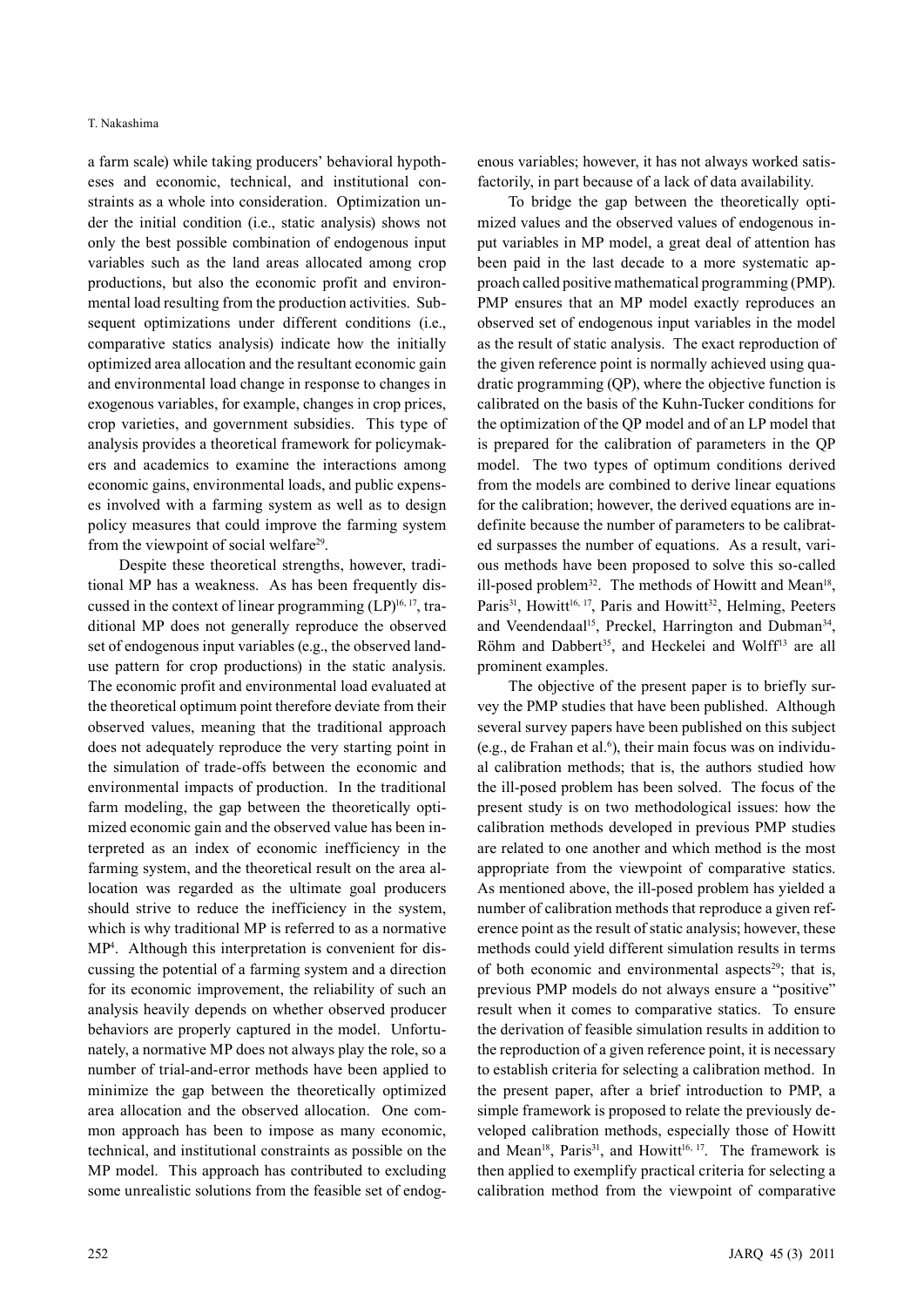statics. A new direction for PMP-based farm modeling in which more feasible comparative statics can be derived is also discussed.

## **Background**

In mathematical terms, PMP is an inverse problem of QP model23, where the objective function is calibrated on the basis of the Kuhn-Tucker conditions for the optimization of the QP model with an observed set of endogenous input variables such as the land areas allocated among crops. In this paper, the quadratic terms of the objective function are attributed to the nonlinearities in the accounting cost for agricultural materials such as fertilizers and biocides that can be purchased in markets, and the producer is assumed to be a price-taker who pursues net profit maximization as described below (see Table 1 for the definition of variables and parameters):

$$
max \pi(\mathbf{x}) : \pi(\mathbf{x}) = \mathbf{p}'\mathbf{x} - \{\mathbf{d}'\mathbf{x} + 0.5\mathbf{x}'\mathbf{Q}\mathbf{x}\}
$$
 (1)

$$
s.t. Ax \leq b,
$$
 (2)

$$
\mathbf{x} \geq \mathbf{0}.\tag{3}
$$

The function  $C(\mathbf{x}) \equiv \mathbf{d}'\mathbf{x} + 0.5\mathbf{x}'\mathbf{Q}\mathbf{x}$  denotes the accounting cost (hereafter referred to as the "cost function") and **Q** is symmetric because of Young's theorem and is assumed to be positive semi-definite (in that  $\mathbf{x'Ox} \geq 0$  for all **x**). Parameters **p**, **A**, and **b** are specified on the basis of farm

management data (see Nakashima<sup>29</sup> for the specification procedure frequently applied in farm management); once specified, they are denoted as  $\hat{\mathbf{p}}$ ,  $\hat{\mathbf{A}}$ , and  $\hat{\mathbf{b}}$ , respectively. **d** and **Q** are the parameters to be calibrated. For their calibration, standard PMP employs the following LP model (see Table 1 for the definition of variables and parameters):

$$
max \ \pi(\mathbf{x}): \ \pi(\mathbf{x}) = \mathbf{p}'\mathbf{x} - \mathbf{c}'\mathbf{x} \tag{4}
$$

$$
s.t. Ax \leq b,
$$
 (5)

$$
\mathbf{x} \leq \mathbf{x}^{\mathbf{0}} + \mathbf{\varepsilon}, \tag{6}
$$

$$
x \geq 0, \tag{7}
$$

where equation (6) is a calibration constraint. Parameters **p**, **A**, and **b** in the LP model (4)–(7) are specified in the same way as they are in the QP model  $(1)$ – $(3)$ . Parameter **c** is specified on the basis of farm management data (see Nakashima<sup>29</sup> for the procedure), and once specified, it is denoted as **ĉ**. Given that the optimum dual variables associated with resource constraints coincide both in the  $QP \text{ model } (1)$ –(3) and the LP model (4)–(7) (i.e.,  $\mathbf{\theta}^* = \mathbf{\lambda}^*$ , then the sufficient and necessary conditions for the optimization of the models derive linear equations for the calibration of **d** and **Q**, such that

$$
\hat{\mathbf{c}} + \mathbf{p}^* = \mathbf{d} + \mathbf{Q} \mathbf{x}^{\circ}.
$$
 (8)

### **Table 1. Definition of variables and parameters**

| Variables             |                                                                                                                                                                                                              |
|-----------------------|--------------------------------------------------------------------------------------------------------------------------------------------------------------------------------------------------------------|
| X                     | an $(n \times 1)$ vector of primal variables that are defined as land area allocated to each crop production [LP, QP]                                                                                        |
| λ                     | an $(m \times 1)$ vector of dual variables associated with fixed but allocatable resource constraints [LP] where the number of<br>resources needs to be fewer than that of primal variables, i.e., $n > m$ . |
| $\theta$              | an $(m \times 1)$ vector of dual variables associated with resource constraints [QP]                                                                                                                         |
| ρ                     | an $(n \times 1)$ vector of dual variables associated with calibration constraints [LP]                                                                                                                      |
| Parameters            |                                                                                                                                                                                                              |
| p                     | an $(n \times 1)$ vector of revenues per unit area [LP, QP]                                                                                                                                                  |
| c                     | an $(n \times 1)$ vector of accounting costs per unit area [LP]                                                                                                                                              |
| A                     | an $(m \times n)$ matrix of input/output coefficients [LP, QP]                                                                                                                                               |
| b                     | an $(m \times 1)$ vector of resource constraints, which is set as $\mathbf{b} = \mathbf{A}\mathbf{x}^{\circ}$ [LP, QP]                                                                                       |
| d                     | an $(n \times 1)$ vector of linear cost coefficients to be calibrated [QP]                                                                                                                                   |
| $\bf{0}$              | an $(n \times n)$ symmetric and positive semi-definite matrix of quadratic cost coefficients to be calibrated [QP]                                                                                           |
| Observations and etc. |                                                                                                                                                                                                              |
| ${\bf X}^0$           | an $(n \times 1)$ vector of observed primal variables (i.e., the reference point) [LP, QP]. They are positive by nature.                                                                                     |
| ε                     | an $(n \times 1)$ vector of small positive numbers [LP]                                                                                                                                                      |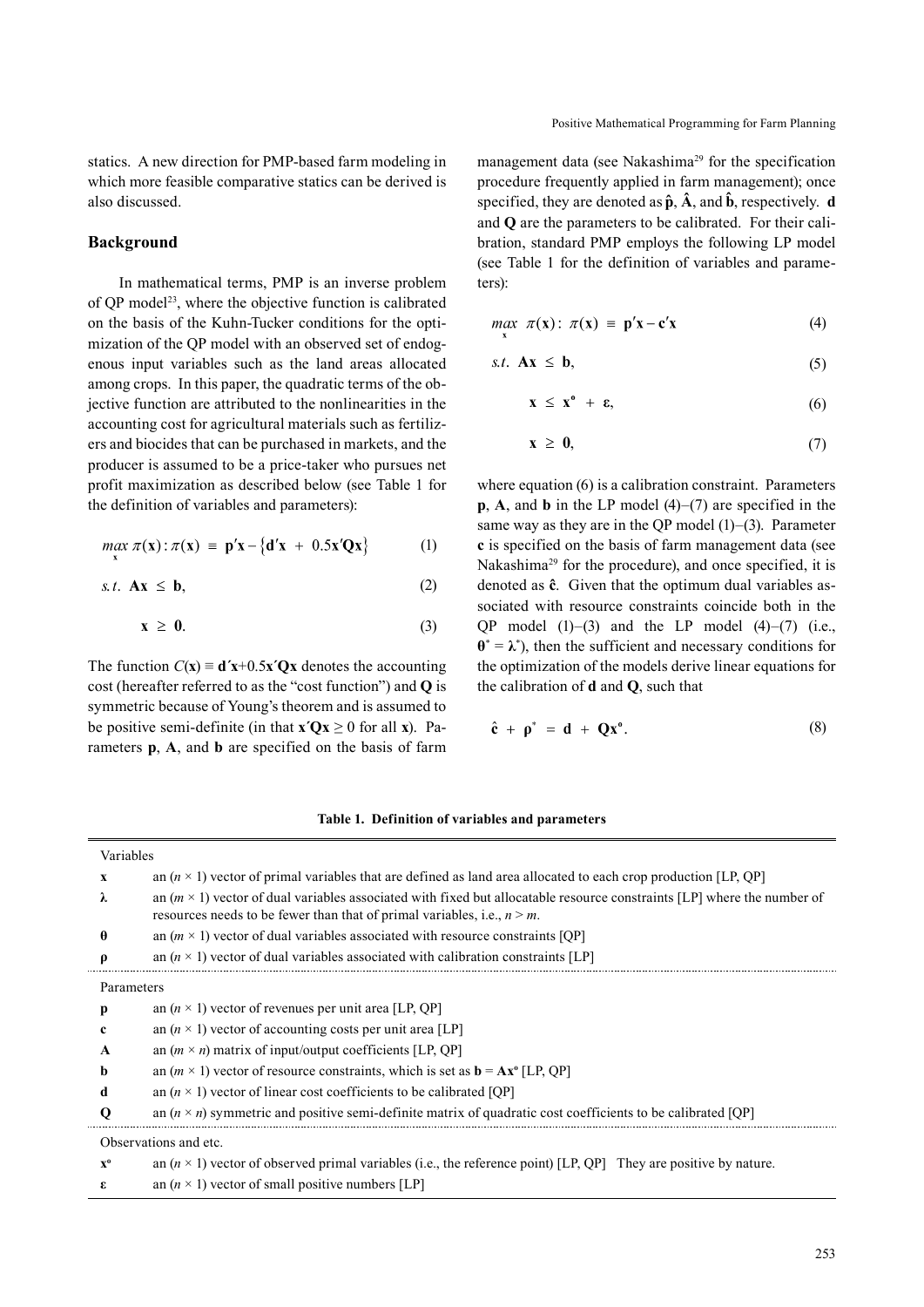#### T. Nakashima

Equation (8) indicates how parameters **d** and **Q** should be calibrated so that the OP model  $(1)$ – $(3)$  reproduces the reference point  $x^{\circ}$  as the result of optimization. The problem is that, without additional information, equation (8) does not have a unique solution in **d** and **Q** because there are fewer equations than unknowns to be calibrated (i.e.,  $n \le n + 0.5n (n + 1)$ , which is why this type of calibration is referred to as an ill-posed problem<sup>32</sup>.

To solve the ill-posed problem, the following assumption has frequently been imposed:

Assumption 1: Matrix **Q** is diagonal; that is,  $q_{ij} = 0$  if *i*  $\neq$  *j*, where  $q_{ij}$  (*i* = 1,2,…, *n*; *j* = 1,2,…, *n*) are the elements of **Q**.

Assumption 1 reduces equation (8) to

$$
\hat{c}_i + \rho_i^* = d_i + q_{ii} x_i^o \ (i = 1, 2, \cdots, n), \tag{9}
$$

where  $\hat{c}_i$ ,  $\rho_i^*$ ,  $d_i$ , and  $x_i^o$  ( $i = 1, 2, \dots, n$ ) denote the elements of **ĉ**, **ρ**\* , **d**, and **xo** , respectively. At this stage, the number of equations is still less than the number of parameters to be calibrated (i.e.,  $n < 2n$ ), so Howitt and Mean<sup>18</sup> and Paris<sup>31</sup> imposed the following additional assumptions, respectively.

Assumption 2.1 (Howitt and Mean<sup>18</sup>):  $d_i = \hat{c}_i$  ( $i = 1, 2, \dots, n$ ). Assumption 2.2 (Paris<sup>31</sup>):  $d_i = 0$  ( $i = 1, 2, \dots, n$ ).

Assumptions 2.1 and 2.2 reduce the number of equations to match the number of parameters to be calibrated; therefore, respective unique solutions can be derived from equation (9) as

Assumption 2.1 
$$
\Rightarrow
$$
  $q_{ii} = \frac{\rho_i^*}{x_i^o}$   $(i = 1, 2, \cdots, n),$  (10)

Assumption 2.2 
$$
\Rightarrow
$$
  $q_{ii} = \frac{\hat{c}_i + \rho_i^*}{x_i^o}$  (*i* = 1, 2, ..., *n*). (11)

To solve equation  $(9)$  in an alternative way, Howitt<sup>17</sup> took into consideration the relation of the cost function  $C(\mathbf{x}) = \sum_{i=1}^{n} (d_i x_i + 0.5 q_i x_i^2)$  to the average cost data for each activity (i.e.,  $\hat{c}$ <sup>*i*</sup>) such that:

$$
\hat{c}_i x_i^o = d_i x_i^o + 0.5 q_{ii} \left\{ x_i^o \right\}^2
$$
\n
$$
\Leftrightarrow \hat{c}_i = d_i + 0.5 q_{ii} x_i^o \quad (i = 1, 2, \cdots, n).
$$
\n(12)

Because of equation (12), the number of equations matches that of the parameters to be calibrated (i.e., 2*n*). In addition, the coefficient matrix of equations (9) and (12), that is,

 $\begin{bmatrix} 1 & x_i^o \\ 1 & 0.5x_i^o \end{bmatrix}$ , is nonsingular because of the nature of the reference point (i.e.,  $x_i^o \neq 0$ ). Therefore, the parameter set of  $d_i$  and  $q_{ii}$  is uniquely derived as

$$
d_i = \hat{c}_i - \rho_i^* \ (i = 1, 2, \cdots, n), \tag{13}
$$

$$
q_{ii} = \frac{2\rho_i^*}{x_i^o} \quad (i = 1, 2, \cdots, n). \tag{14}
$$

## **Discussion**

In the present study, the three calibration methods summarized in the previous section are classified into two generations. The following sections describe the classification with some additional characteristics of the calibration methods, and propose a simple framework for relating the calibration methods to one another. The framework is then applied to discuss a new direction for PMP-based farm modeling studies.

## **1. The first generation**

The first generation of calibration methods is represented by the methods of Howitt and Mean<sup>18</sup> and Paris<sup>31</sup>. Despite their differences—the former explains the average cost data  $\hat{c}_i$  by the linear term of the quadratic cost function (i.e.,  $d_i$ ) and the latter explains it by the quadratic term (i.e.,  $q_{ii}$ )—the present study categorized them in the same generation because they use similar procedures to solve equation (9). They both imposed an ex-ante restriction on the cost function a priori (Assumption 2.1 or 2.2) to reduce the number of parameters to be calibrated to match the number of calibration equations. In other words, the space that parameter  $d_i$  and  $q_{ii}$  could take was narrowed by providing additional assumed information to the extent that a unique pair  $(d_i, q_{ii})$  remained.

Although the approach is probably the easiest way to narrow the parameter space  $(d_i, q_{ii})$ , the assumptions imposed by them are just two of many possible options to solve equation (9), which may be illustrated by solving equation (9) as a problem of allocating the left-hand terms (i.e.,  $\hat{c}_i$  and  $\rho_i^*$ ) to the right-hand terms (i.e.,  $d_i$  and  $q_{ii}x_i^o$ ) such that:

$$
d_i = s_i \hat{c}_i + t_i \rho_i^* \quad (i = 1, 2, \cdots, n), \tag{15}
$$

$$
q_{ii}x_i^o = (1 - s_i)\hat{c}_i + (1 - t_i)\rho_i^*
$$
  
\n
$$
\Leftrightarrow q_{ii} = \frac{(1 - s_i)\hat{c}_i + (1 - t_i)\rho_i^*}{x_i^o} \quad (i = 1, 2, \cdots, n),
$$
 (16)

where  $s_i$  and  $t_i$  denote the respective allocation rate of  $\hat{c}_i$ and  $\rho_i^*$  to  $d_i$ , and where the positive semi-definitiveness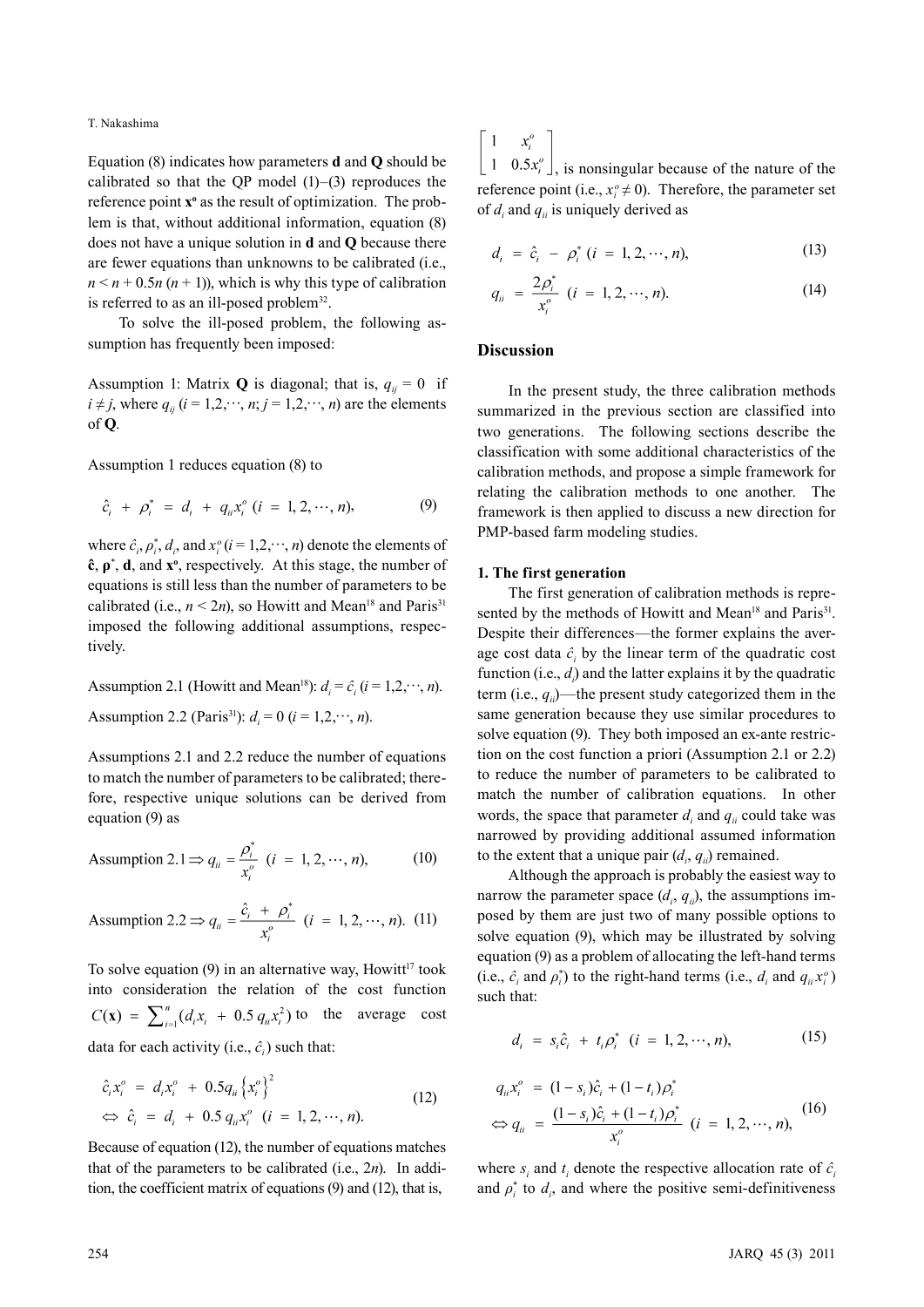of matrix **Q** restricts  $s_i$  and  $t_i$  to

when  $\rho_i^* > 0$  (Fig. 1) and  $s_i \leq 1$  when  $\rho_i^* = 0$  (Fig. 2). In the framework, Assumptions 2.1 and 2.2 are located at point A  $(s_i, t_i) = (1, 0)$  and point B  $(s_i, t_i) = (0, 0)$   $(i = 1, 2, \dots, n)$ , respectively (Fig. 1); that is, substituting points A and B for equation (15) derives Assumptions 2.1 and 2.2, respectively. Likewise, the substitution of an arbitrary feasible point on the  $s_i$ – $t_i$  axis (except points A and B) for equation (15) derives an alternative to Assumptions 2.1 and 2.2, and the substitution of the alternative assumption for equation (9) derives another pair  $(d_i, q_i)$  that solves equation (9).

In this manner, one can obtain numerous parameter sets  $(d_i, q_{ii})$  that solve equation (9), as summarized in equations (15) and (16). The problem with this type of calibration is, however, that one does not always have a sound reason for selecting a particular set  $(s_i, t_j)$  to decide  $(d_i, q_i)$ . It is therefore difficult to judge which calibration method is superior to another, at least at the static analysis stage, because all of the pairs  $(d_i, q_i)$  derived through



**Fig. 1. The domain of** *s<sub>i</sub>* and *t<sub>i</sub>* when  $\rho_i^* > 0$ 





the above-mentioned procedure ensure that the QP model (1)–(3) reproduces a given reference point  $x_i^{\circ}$  as the result of optimization. As a consequence, application of the first generation of PMP to farming systems has been rather limited (see Júdez et al.<sup>22, 23</sup>, Umstätter<sup>37</sup>, and Wade, Whitehead and O'Shea<sup>38</sup> for the application of Paris's method<sup>31</sup> and Iglesias and Blanco<sup>19</sup> for the application of Howitt and Mean's method<sup>18</sup>).

### **2. The second generation**

It was Howitt's<sup>17</sup> calibration method that drastically increased the application of PMP to farming systems (his seminal paper<sup>16</sup> has been cited no less than 130 times according to the Web of Science®). The calibration method, the result of which is shown in equations (13) and (14), can be interpreted in the same manner as the methods of Howitt and Mean<sup>18</sup> and Paris<sup>31</sup>—the calibration result can be located at point C  $(s_i, t_i) = (1,-1)$   $(i = 1,2,\dots, n)$  in Fig. 1; that is, the substitution of point C for equation (15) derives equation (13) as an alternative to Assumptions 2.1 and 2.2, and the substitution of equation (13) for equation (9) derives equation (14). However, point C was not selected by Howitt's method because equation (13) was assumed a priori, but because the average cost data  $\hat{c}_i$  was taken into consideration in the form of equation (12). Whereas the first generation of PMP relied on additional information provided as an ad hoc assumption to select a point in the  $s_i$ <sup>-t</sup><sub>i</sub> axis, Howitt's method exploited the additional observed information, i.e., the empirical relationship formulated by equation (12). The relationship of average cost data to the cost function increased the number of independent equations for calibration to match the number of parameters to be calibrated, thereby narrowing the parameter space  $(d_i, q_{ii})$  to the extent that the unique pair remained, as shown in equations (13) and (14). Because of this change, the present study categorized Howitt's method into the second generation. Subsequent studies such as Helming<sup>14</sup>, Helming, Peeters, and Veendendaal<sup>15</sup>, Preckel, Harrington, and Dubman<sup>34</sup>, and Röhm and Dabbert<sup>35</sup> adopted alternative types of empirical relationships with the QP model to propose variants of Howitt's method. The calibration methods proposed in these studies also represent the second generation of PMP studies.

#### **3. Transition to the second generation**

The calibration strategy employed in Howitt's $17$ method provided an empirical basis for selecting a particular point on the  $s_i$ – $t_i$  axis (Figs. 1 and 2). In addition, the introduction of equation (12) to equation (9) allowed several desirable properties to be derived.

First, the method ensures not only the reproduction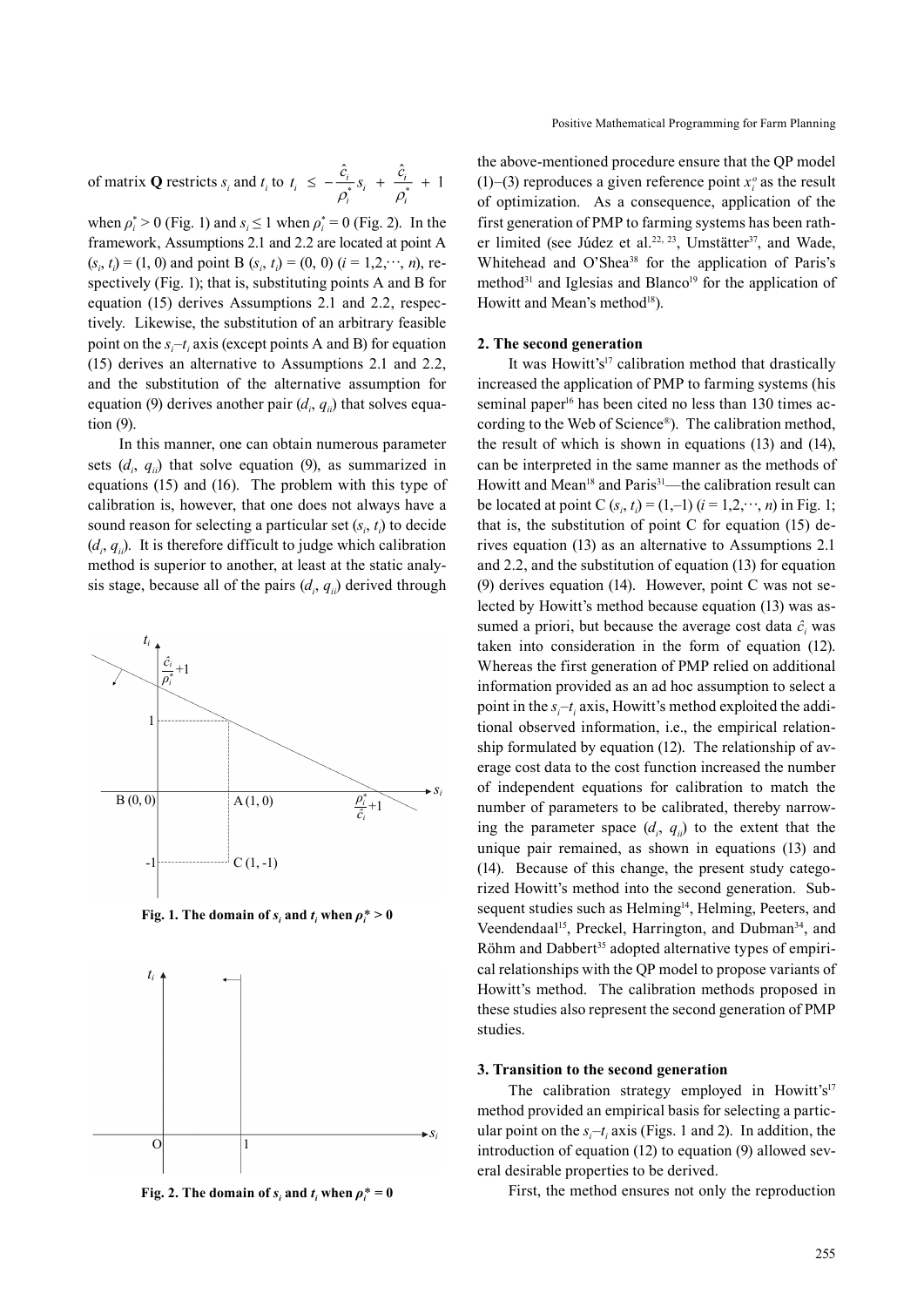of a given reference point  $x_i^o$  but also the reproduction of a given accounting cost  $\hat{c}_i x_i^o$  and profit  $(\hat{p}_i - \hat{c}_i) x_i^o$  for each production process. These properties are not guaranteed without the use of equation (12). For example, the calibration method of Howitt and Mean<sup>18</sup>, whose result is shown in Assumption 2.1 and equation (10), derives the accounting cost as  $(\hat{c}_i + 0.5\hat{\rho}_i^*)x_i^o$ , and the method of Paris<sup>31</sup>, whose result is shown in Assumption 2.2 and equation (11), derives the accounting cost as 0.5  $(\hat{c}_i + \rho_i^*) x_i^o$ . The former overestimates the observed cost and underestimates the observed profit by  $0.5\rho_i^*x_i^o$  except when  $\rho_i^* = 0$ , whereas the latter overestimates the observed cost and underestimates the observed profit by 0.5  $\left| \hat{c}_i - \rho_i^* \right| x_i^{\circ}$ when  $\rho_i^* > \hat{c}_i$  (the direction of the deviation is opposite when  $\rho_i^* < \hat{c}_i$ ).

Second, Howitt's<sup>17</sup> method excels in tractability in the sense that the utilization of equation (12) requires no additional data collection. In fact, the dataset required for the execution of Howitt's<sup>17</sup> method is exactly the same as those used in the first-generation methods because, except for a given reference point  $x_i^o$ , equation (12) only requires the average cost data  $(c_i)$ , which is also essential for the specification of the LP model  $(4)$ – $(7)$  commonly used in standard PMP. Other calibration methods in the second generation require some additional data collection or estimation. For example, Helming, Peeters, and Veendendaal<sup>15</sup> and Helming<sup>14</sup> proposed a calibration method with the use of additional information on the supply elasticity; however, it is unlikely that such information is available at no additional cost (see Medellín-Azuara<sup>27</sup> and Medellín-Azuara et al.<sup>28</sup> for applications of this method).

As a consequence of its advantages, Howitt's<sup>17</sup> method and a variant<sup>16</sup> of it accelerated the application of PMP to farming systems (the variant employed an empirical relationship of average yield data with the yield function; see Howitt<sup>16</sup>). Such applications can be widely observed in the field of farm management and in related fields such as bio-economic farm modeling<sup>20</sup> and hydro-economic regional modeling<sup>39</sup>. The scope of analysis ranges from the farm level<sup>1, 2, 8, 29, 30</sup> to the regional and interregional level<sup>5, 7, 9, 21, 24, 25, 26, 33, 36</sup> to the national level<sup>11</sup>. In the majority of applications, the quadratic terms of the objective function were attributed, as in the present paper, to the linearly increasing average cost function, and the rest of the studies often attributed the terms to the linearly decreasing average yield function<sup>2, 16, 30, 40</sup>. Producers have been assumed to maximize net profits in most cases, but it would also be worthwhile to take other aspects of producer behavior into consideration, for example, their attitudes towards price/yield risk and uncertainties that prevail in the agricultural sector, as well as to enlarge the analytical framework by employing multiobjective criteria so that the interactions among individual objectives could be analyzed. It is also important to continue the effort to generalize the representation of production technologies $7, 17, 35$ .

## **4. The third generation and a new direction for PMPbased farming system models**

As the second-generation variants of Howitt's method<sup>17</sup> developed, ambiguity arose because there were as many solutions to equation (9) as there were ways of relating the QP model  $(1)$ – $(3)$  to economic and technical  $observation<sup>14, 15, 34, 35</sup>$ . A practical solution to this problem is to select a calibration method that is suitable for available dataset, which is one of the primary reasons why Howitt's<sup>17</sup> calibration method has been so popular. In the period during which Howitt's method flourished in PMP applications, an attempt was made to introduce a statistical criterion called entropy maximization to the calibration<sup>13, 32</sup>. Models employing this entropy-based calibration composed the third generation of PMP, and several were applied to farming systems<sup>3, 12</sup>. This latest generation can be interpreted as providing a statistical solution to the ambiguity involved in choosing a calibration method in the first- and second-generation models. This latest generation also enabled the employment of multiple reference points rather than a single reference point<sup>4</sup>, allowing to narrow the gap between the previous PMP generations and econometric approaches that deal with a large number of observations<sup>13</sup>.

Although PMP studies have contributed to reproducing a given reference point (or approximating reference points) from the three generations, the contributions have been limited to a static analysis. Little attention has been paid to the fact that the calibrated models can derive different simulation results for both the economic and environmental aspects $29$ ; in other words, the previous PMP models do not always ensure a "positive" result when it comes to comparative statics. This is a serious problem especially when quantifying the trade-offs between the economic and environmental impacts of agricultural production. To improve the quantification of the trade-offs between the economic and environmental impacts of agricultural production, it is necessary to establish a method of deriving feasible simulation results in addition to the reproduction of a given reference point. One possible approach is to select a calibration method from the candidates that satisfy equation (9), and the framework indicated by equations (15) and (16) might be of some help in this regard. A calibration method could be selected using the following three-step procedure. The first step is to calibrate the QP model  $(1)$ – $(3)$  with the method defined by each feasible point  $(s_i, t_i)$  in Figs. 1 and 2. Because it is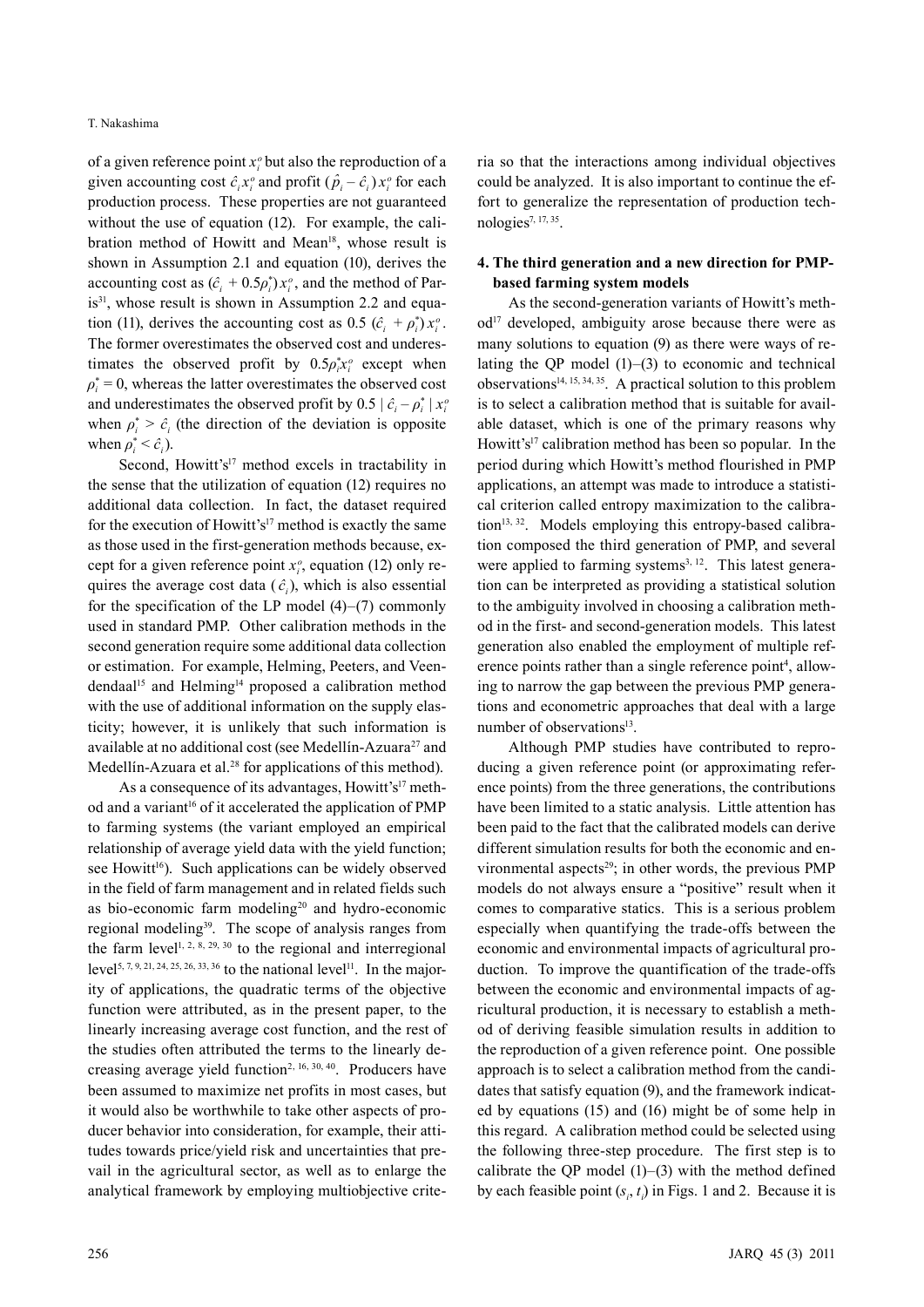practically difficult to conduct the calculations for all feasible points  $(s_i, t_i)$ , the range might need to be restricted, for example, to the neighborhood around point C  $(s_i, t_i) = (1,-1)$ , which corresponds to Howitt's method<sup>17</sup> that has the several desirable properties as already discussed above. The second step is to perform a comparative statics analysis on the calibrated models to derive simulation results in response to the changes in exogenous variables, for example, the changes in output prices and resource constraints, as experienced by a producer. The final step is to select a calibration method on the basis of the comparative statics results. An unsophisticated but practical way of selecting a calibration method from the candidates is to consult with stakeholders such as farmers, policymakers, and academics and have them select the most feasible simulation results among the candidates. Doing so would enable modelers to obtain a calibration method that ensures the derivation of feasible simulation results as well as the reproduction of a given reference point. It would also be interesting to verify whether the stakeholders support the results derived from Howitt's method<sup>17</sup> from the viewpoint of comparative statics. The final step of calibration selection could be more sophisticated if modelers could access the database of endogenous input variables, such as the land areas allocated among crops, over multiple production periods. Assuming that the function to be calibrated (i.e., the cost function in the present paper) does not shift during the period of analysis, the calibration selection could be translated into minimizing such criteria as the sum of the absolute deviations between the observed and the optimum

crop area allocations<sup>1</sup>,  $\sum_{i=1}^n \sum_{k=1}^n |x_{ik}^* - x_{ik}^o|$ , and the

sum of the squares of deviations between the observed and the optimum crop area allocations,

 $\sum_{i=1}^{n} \sum_{k=1}^{l} (x_{ik}^* - x_{ik}^o)^2$ , where *k* stands for the production

year (the base year of the reference point is set as  $k = 0$ ). Selecting a calibration method in the light of the criteria could develop a more robust PMP-based farming system model, but verification with empirical data remains the subject of future research.

# **References**

- 1. Arriaza, M. & Gómez-Limón, J. A. (2003) Comparative performance of selected mathematical programming models. *Agr. Syst.,* **77**, 155–171.
- 2. Atance, M. I. & Barreiro, H. J. (2006) CAP MTR versus environmentally targeted agricultural policy in marginal arable areas: impact analysis combining simulation and survey data. *Agr. Econ.*, **34**, 303–313.
- 3. Buysse, J. et al. (2007) Farm-based modelling of the EU

sugar reform: impact on Belgian sugar beet suppliers. *Eur. Rev. Agr. Econ.,* **34**, 21–52.

- 4. Buysse, J., Van Huylenbroeck, G. & Lauwers, L. (2007) Normative, positive and econometric mathematical programming as tools for incorporation of multifunctionality in agricultural policy modelling. *Agr. Ecosyst. Environ.,* **120**, 70–81.
- 5. Chatterjee. B., Howitt, R. E. & Sexton, R.J. (1998) The optimal joint provision of water for irrigation and hydropower. *J. Environ. Econ. Manag.,* **36**, 295–313.
- 6. de Frahan, B. et al. (2007) Positive mathematical programming for agricultural and environmental policy analysis: review and practice. *In* Handbook of operations research in natural resources, eds. Weintraub, A. et al., Springer, New York, USA, 131–154.
- 7. Edwards, B.K., Howitt, R. E. & Flaim, S.J. (1996) Fuel, crop, and water substitution in irrigated agriculture. *Resour. Energy Econ.,* **18**, 311–331.
- 8. Fraser, I., McInnes, A. & Russell, N. (1997) The allocation of sugarbeet production contracts: an application of calibrated production equilibrium modelling. *J. Agr. Econ.,* **48**, 139–150.
- 9. Green, G.P. & O'Connor, J. P. (2001) Water banking and restoration of endangered species habitat: an application to the Snake River. *Contemp. Econ. Policy,* **19**, 225–237.
- 10. Hazell, P.B.R. & Norton, R.D. (1986) *Mathematical programming for economic analysis in agriculture*. Macmillan, New York, USA, pp. 400.
- 11. He, L. et al. (2006) Policy options to improve water allocation efficiency: analysis on Egypt and Morocco. *Water Int.* **31**, 320–337.
- 12. Heckelei, T. & Britz, W. (2000) Positive mathematical programming with multiple data points: a cross-sectional estimation procedure. *Cah. Econ. Sociologie Rurales* **57**, 28– 50.
- 13. Heckelei, T. & Wolff, H. (2003) Estimation of constrained optimization models for agricultural supply analysis based on generalized maximum entropy. *Eur. Rev. Agr. Econ.,* **30**, 27–50.
- 14. Helming, J.F. M. (2005) A model of Dutch agriculture based on positive mathematical programming with regional and environmental applications. PhD thesis, Wageningen University and Research Centre, Wageningen, The Netherlands, pp. 248.
- 15. Helming, J. F. M., Peeters, M. & Veendendaal, P. J. J. (2001) Assessing the consequences of environmental policy scenarios in Flemish agriculture. *In* Agricultural sector modelling and policy information systems, eds. Heckelei, T. Witzke, H. P. & Henrichsmeyer, W., Wissenschaftsverlag Vauk Kiel KG, Kiel, Germany, 237–245.
- 16. Howitt, R. E. (1995) Positive mathematical programming. *Am. J. Agr. Econ.*, **77**, 329–342.
- 17. Howitt, R. E. (1995) A calibration method for agricultural economic production models. *J. Agr. Econ*., **46**, 147–159.
- 18. Howitt, R. E. & Mean, P. (1983) A positive approach to microeconomic programming models. Working Paper 83(6). Department of Agricultural Economics, University of California, Davis.
- 19. Iglesias, E & Blanco, M. (2008) New directions in water resources management: the role of water pricing policies. *Water Resour. Res.*, **44**, doi:10.1029/2006WR005708.